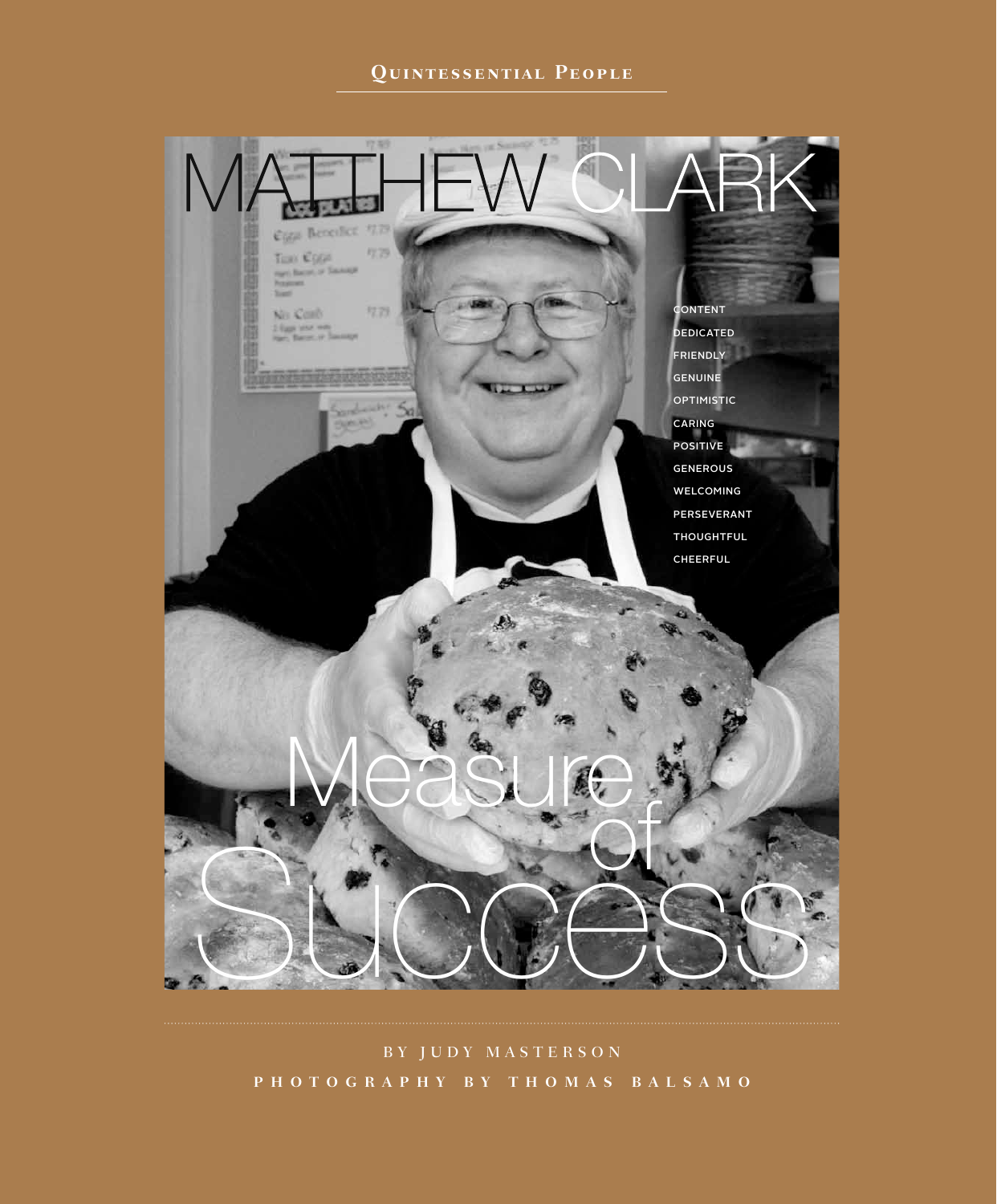TO TASTE MATTHEW CLARKE'S IRISH SODA BREAD is to understand, on a purely palatable level, the place where he was born and the woman who raised him.

The humble, round loaf is a moist, savory compilation that's fruited with golden raisins, flocked with nutty crunch, and is substantial, but not heavy. One, two, three slices gone; the breaker of Clarke's bread is at once led into temptation and the tastebuds are wholly unrepentant.

It is veteran baker Clarke's job to create things scrumptious, to nourish, to feed, as his dear mother did many years ago for her 14 children in their native Ireland. Her soda bread, and a tender, hearty Irish brown bread, are the gastronomic cornerstones of Clarke's downtown Barrington bakery.

"They're my mom's recipes – tried on all of us and we ate a lot," Clarke said one recent afternoon as he sat at in the sunny lunchroom of his business of 26 years, Clarke's Irish Bakery and Deli, at 455 W. Northwest Highway.

TO TASTE MATTHEW CLARKE'S IRISH<br>on a purely palatable level, the place where<br>raised him.<br>The humble, round loaf is a moist, savory en<br>raisins, flocked with nutty crunch, and is s<br>three slices gone; the breaker of Clarke's When Eileen Clarke passed away last year at age 91, her surviving children returned to the small dairy farm where they grew up, in Oldcastle, an hour-anda-half northwest of Dublin. The siblings, most of whom now live in the United States, crammed into the "little home place" where good things from their mother's busy oven had helped to pass many a long, TV-less winter. "It was like we never left," said Clarke in his soft brogue.

Like so many immigrants, Clarke, 54, came to America looking for opportunity. He emigrated when he was 18, along with thousands of others of his generation, leaving behind a country torn by political and economic instability.

"I wanted to work," Clarke said. "I wanted to make my own way. But there were no jobs. Back when I left Ireland, it would have been tough for somebody like me to go to a bank and ask for a loan. They'd want to know your blood line."

Clarke had family in New York City, where he found work in construction. Within a year, he and a brother landed jobs in Washington, D.C. for a company that was setting-up a bakery-commissary and where he came under the tutelage of famed pastry chef Philippe Laurier.

Used to waking up before dawn to milk his father's cows, the baker's life suited Clarke, who apprenticed under Laurier for three years, learning the basics of dough-making, mixing, and how to flawlessly frost, fill, and decorate cakes. He saw the jolly Laurier perform cu-

linary feats, once at Christmas making a completely edible electric train – except for the engine – out of chocolate and sugar.

In 1981, he moved to the Chicago area, where he worked as a pastry chef for the Marriott Hotel chain for seven years, and where he learned the importance of consistency in product and quality. At the Marriott he also met his former wife, Leone. Determined to go into business for themselves, they did just that in 1986 in Barrington, a growing community with a solid tax base and no real bakery.

They had been open a month when a woman with the former Recon Optical Inc. visited to inquire about ordering sheet cakes to feed 1,500 employees at its nearby plant. Clarke did the pricing for fresh strawberries and whipped cream for 15 to 20 sheet cakes that required more inventory than he had on hand for the past month. It was not going to be cheap. He called the woman.

"She said 'That's fine," said Clarke, recalling her amusement at his caution. "I wanted to make sure she was going to actually order them, that we could deliver them, and that we would get paid," he said. Clarke's would sell cakes, lots of them, to the company for the next 25 years, until it closed in 2012.

Another early customer banged on the bakery's door in the wee hours. Clarke, busy in the kitchen, first ignored the man, who was covered in mud and who turned out to be a local "repo man" who, in search of a certain truck, had fallen into a bog. Clarke rustled up a cup of coffee for the gentleman, who has been a

loyal customer ever since.

The bakery, which early-on opened a deli to capture the breakfast and lunch trade, moved a short distance to its current, larger location 20 years ago. Clarke runs the business with the help of his two daughters, Stacey, 25, a graduate of Western Illinois University, and Kathrine, 22, who will soon graduate Northern Illinois University.

"You measure success in different ways," he said. "And sometimes you do wonder. What does it all mean? To me, it's having two kids, raising them, sending them to college. It's not about me. It's about what I can do for my family, for my kids, to see they get a better shot." Clarke attributes his prosperity to an everything-in-season, no-shortcut approach to making and baking.

"We bake from scratch and we use fresh ingredients," he said. "People know our quality. You can't not use real cream. You can't not use real butter."

And so the seasons of baking come and go. Every Thanksgiving, 15 pies must be prepared for a local physician, including a coconut cream that becomes the sole possession of the loyal patron's elderly father, who has declared that no one but Matthew Clarke knows how to make one. Every Christmas, melt-in-the-

> mouth butter cookies fly out the door. Every spring and summer, wedding cakes are slathered with fondant, peppered with rosettes and tip-toed to banquet halls. Clarke once baked a 10-tiered confection for 600 wedding guests and climbed a very tall ladder to assemble it.

> And come every March, Clarke's bakery moves, in aroma and taste, a little closer to the old home place in County Meath.

> "We go a little crazy around St. Patrick's Day," Clarke said. That's when customers clamor for corned beef and cabbage, shepherd's pie, Irish sausage rolls, Irish stew, and cottage soup. At the bakery, they snap-up Bailey's Irish cream puffs, leprechaun pie, Irish egg custard, and a treat called Irish flake, a pastry filed with plain or raspberry cream.

> And behind the showcase of intoxicating, creamy baubles, sits Eileen Clarke's deceptively unassuming soda bread, the loaf that was once purchased by a patron who said her mother was in hospice, had little appetite, and

would eat nothing else.

Matthew Clarke looks back on 26 years of night-time mornings, of the spiraling price of pecans, of fierce competition from big box ovens, of booms and recessions, and of the strange new world of "gluten free" with the cheerful, confident disposition of a man who has chosen his work well.

"It's hard to be a little bakery now," he said. "But I've always stuck to what I've done and I've always done it well. People come because they know we're a real bakery."

And people come because they adore Matthew Clarke, a man who takes the time to get to know his customers, who has hired their teenagers and taught them that "no job is too big or too small," and who counts the people who can't get enough of his turtle cookies as his friends and neighbors.

There is contentment in a man who has "come from very little," Clarke said, who knows what he is doing "is right," who has found a new home in a new country and a new village.

"Barrington has been good to us," Clarke said. "The people here are very loyal."

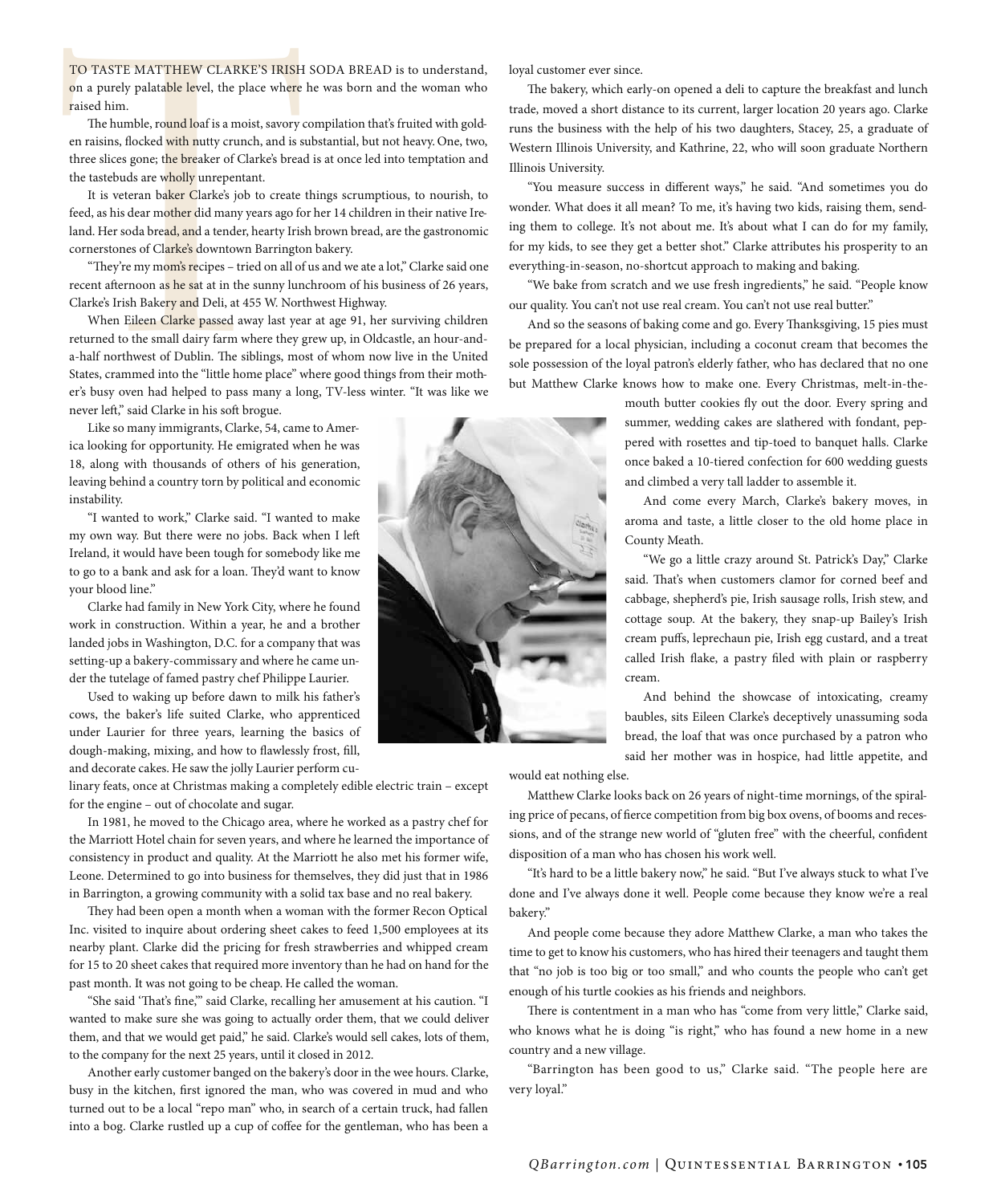#### Debbie Belknap, NEIGHBOR

Matthew has been a friend and neighbor for about 20 years. We met when his daughter, Stacey, and my son, Michael, were in kindergarten. Matthew would always supply treats from the bakery for all the kindergarten functions. Being a neighbor and friend, my family would frequent the bakery on many occasions to enjoy the fresh baked goods and lunch from the deli. I meet my son and grandchildren there every Saturday for breakfast.

The bakery is the place to be on Saturdays or any day of the week, because if you are going there for the first time or the one hundredth time, you are greeted by an always cheerful and smiling Irishman – Matthew. If by chance he is in the back, you will be helped by his daughter Kathrine who is so much like her father. Matthew has a big heart and cares about all his family, extended family, long-time customers, and first-timers.

#### Jean Capellos, CUSTOMER

Several years ago either by chance or recommendation, I wandered into Clarke's Bakery looking for a little treat. Thinking I was watching a Broadway musical, out popped a leprechaun baker, Matthew Clarke. Wearing the usual baker's apron, but with a funny green cap, he had a crinkled smile and sparkling eyes which suggested many stories to tell. It was autumn and I walked out with the baker's dozen of apple cider powdered doughnuts. It was mouth-watering good. The chalkboard above the counter boasted of Irish soda bread, corned beef sandwiches, shepherd's pie. One quickly caught on.

Each year I patiently wait for the three days after Thanksgiving. That is when the whole family begins its journey to make Clarke's monstrous Christmas gingerbread house. Each year's creation is more magical than the last with frosted latticed shingles and chimney top, cascading mounds of snowy frosting, dripping with gum drops, licorice, candy canes, silver, red, and green button tops, and eye-popping window sills. Inside there is a doll house table with chairs and a tiny tree with decorations. There are trains and toys around the house, ready to entice a child and adult's imagination.

Each season promises a new Matthew concoction. Matthew is the only person I know, beside my mother, who could make the old-time sandwich loaf but this one frosted with red and green poinsettias for a December ladies' luncheon.

The best time to have a little private time with Matthew is after two in the afternoon when the baker's day is winding down. He can take you back to his family in Ireland, days of a happy family filled with many siblings, a village where there was always music, dance, and stories to be told of baptisms, marriages, and treks to the cemetery. It is best to pull up a chair and settle in for a lively conversation. Matthew Clarke is the iconic story of a young Irishman who created a tiny bakery tucked away on Highway 14.

#### Jerry Conners

I originally met Matthew at his bakery. Early Saturday morning trips to the bakery for doughnuts became a family tradition as did the Satu rday chats with Matt. Coming in early provided an opportunity to take some time to talk and get to know each other better. It also provided an opportunity to run into friends that were also early Saturday risers. Later on, we got to know each other even better because our daughters were involved with the Barrington High School band. Matt is overwhelmingly friendly and makes everyone feel

comfortable. I think this is a trait of his Irish upbringing. It is always pleasant to go into the bakery or run into him somewhere in town. He always has time for conversation. Going into his bakery is reminiscent of growing up in a small town where whenever you went into a shop, the proprietor knew you and made you feel welcome. I would be surprised if Matt didn't know the name of just about everyone that



comes into his bakery and at least something about them. He is always willing to share his stories and listen to yours. He is just a great guy.

## Paul Corwin, CUSTOMER

I have known Matthew since we moved to Barrington from Fort Worth in 1996. We are also members of St. Anne Church and would see Matthew and his family at various church services. However, I really got to know Matt by getting involved in various fundraising activities for the VFW Post 7706 in Barrington.

Clarke's Bakery has been a meeting place for many of our veterans long before I moved to Barrington. Matthew provides a warm and welcoming atmosphere that makes you feel right at home. He also has that great sense of Irish humor that makes you forget your troubles and go away from the bakery feeling good. Matt truly cares about his customers, especially our veterans. Whenever I would stop by the bakery, Matt would ask me how so and so was doing or provide me with an update on those veterans that may have been hospitalized. The grapevine at the bakery was better than any other way of getting information about our veterans or other people within the Barrington community.

Matthew has supported the VFW and American Legion in numerous ways. His gifts of time, goods and service go a long way in helping our veterans. You can always count on Matthew to provide his support to not only the veterans, but also for other community organizations. Clarke's Bakery is truly a "pot of gold" within the Barrington community, and Matthew is the Chief Leprechaun.

#### Sam Loiacono, FRIEND

I met Matthew Clarke in 1993 when I stopped at the bakery and was greeted with an Irish welcome and a good breakfast. From that time on, my friends and I meet there every morning. I soon realized how civic-minded Matthew is when I learned that he lets the Lions, VFW, American Legion, and other service clubs use his bakery for their fundraising activities. Then, I was told